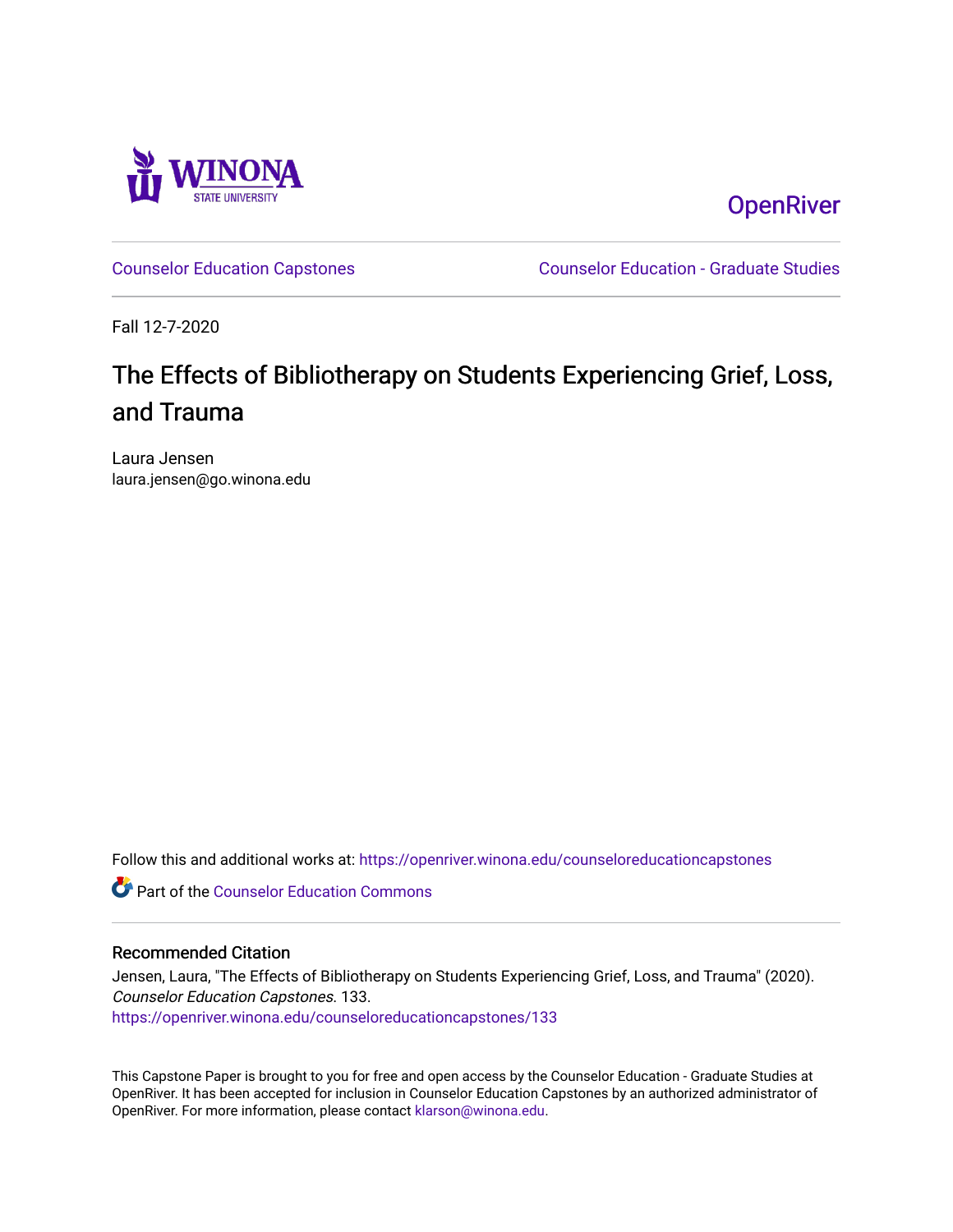# **The Effects of Bibliotherapy on Students Experiencing Grief, Loss, and Trauma**

Laura L. Jensen

A Capstone Project submitted in partial fulfillment of the

requirements for the Master of Science Degree in

Counselor Education at

Winona State University

Fall Semester, 2020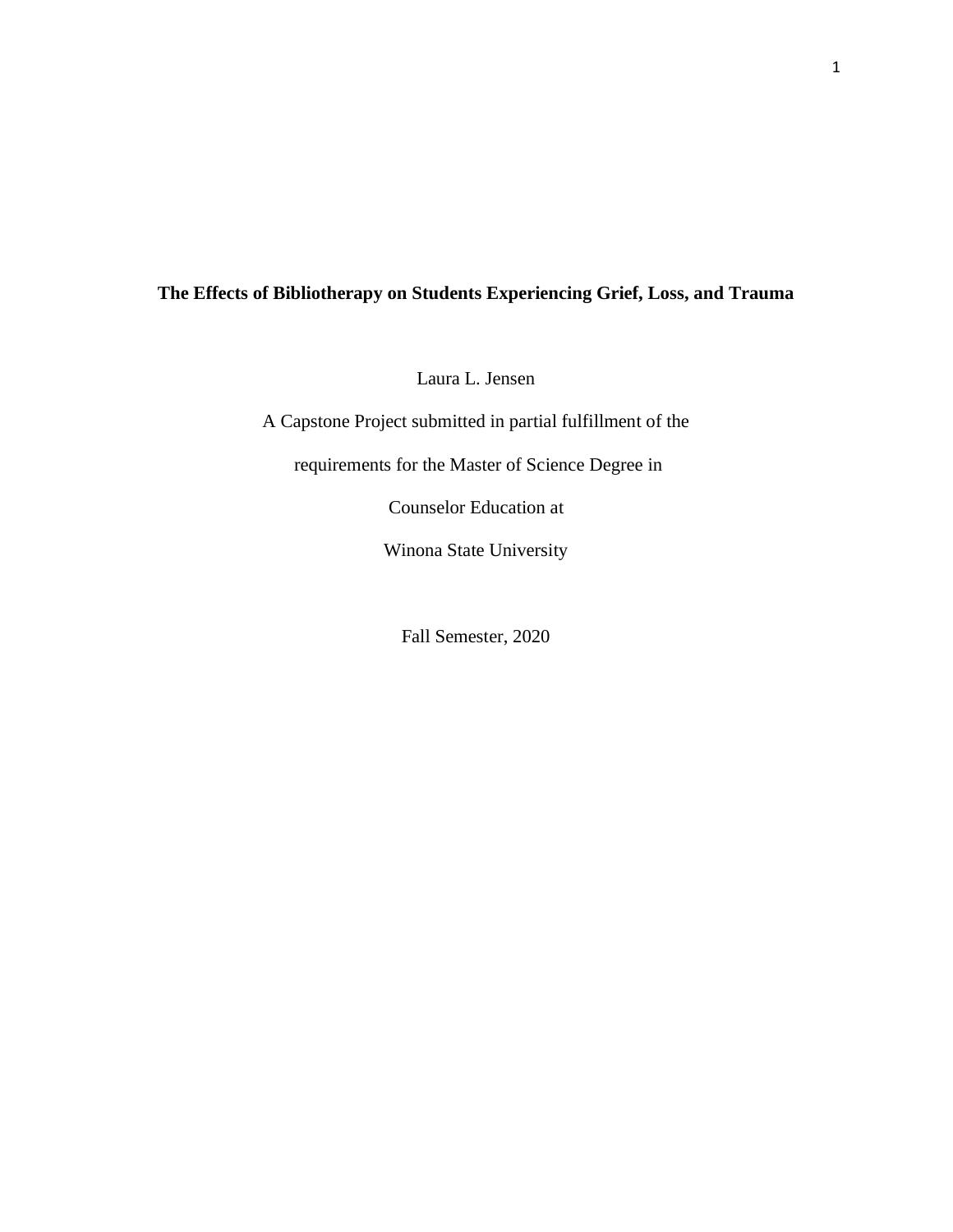Winona State University

College of Education

Counselor Education Department

# CERTIFICATE OF APPROVAL

\_\_\_\_\_\_\_\_\_\_\_\_\_\_\_\_\_\_\_\_\_\_\_\_\_\_

# CAPSTONE PROJECT

The Effects of Bibliotherapy on Students Experiencing Grief, Loss, and Trauma

\_\_\_\_\_\_\_\_\_\_\_\_\_\_\_\_\_\_\_

This is to certify that the Capstone Project of

Laura L. Jensen

Has been approved by the faculty advisor and the CE 695 – Capstone Project

Course Instructor in partial fulfillment of the requirements for the

Master of Science Degree in

Counselor Education

Capstone Project Supervisor: Anquinetta V. Calhoun, Ph.D.

Maurilla V. Calhoun

Approval Date: 7 December 2020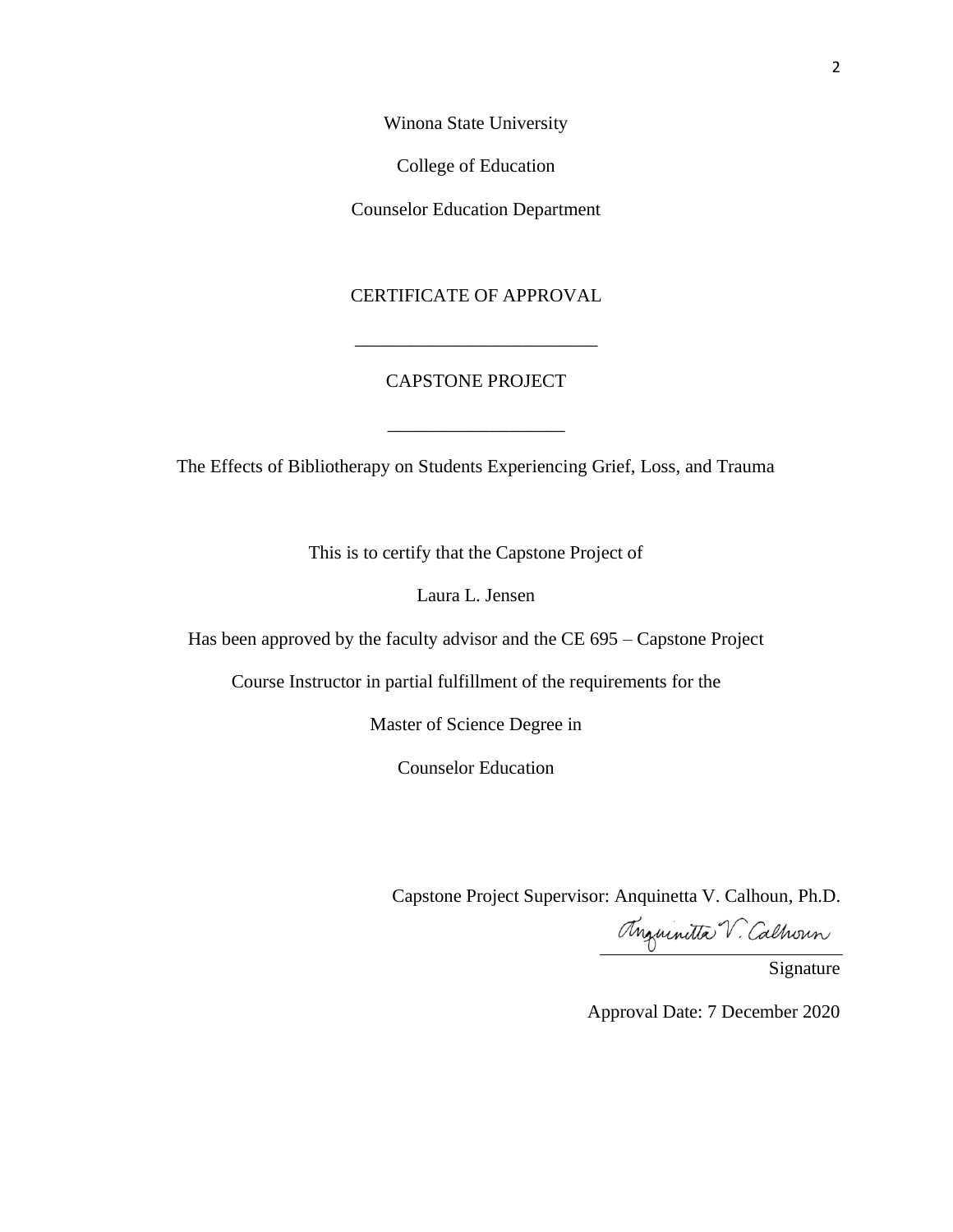# **Abstract**

This literature review seeks to discover the impact and effect that bibliotherapeutic interventions can have on students who are experiencing grief, loss, and trauma in various forms. A literature review was created to synthesize the information from multiple studies and articles exploring the effects of bibliotherapy on individuals who have experienced trauma in the forms of death and bereavement, abuse and neglect, sexual abuse, natural disasters, terrorism, and acts of societal violence. Though there seems to be a shortage of research on effectiveness of bibliotherapy, the research that was found supports the idea that bibliotherapeutic interventions are beneficial for children and adolescents who have experienced grief, loss, and trauma. There is also support for school counselors to utilize bibliotherapeutic work in their interventions with students as it may help them to more openly communicate their experiences, identify proper coping skills, and instill in them the sense that they are not alone in their struggles. *Keywords:* bibliotherapy, students, grief, loss, trauma, school counseling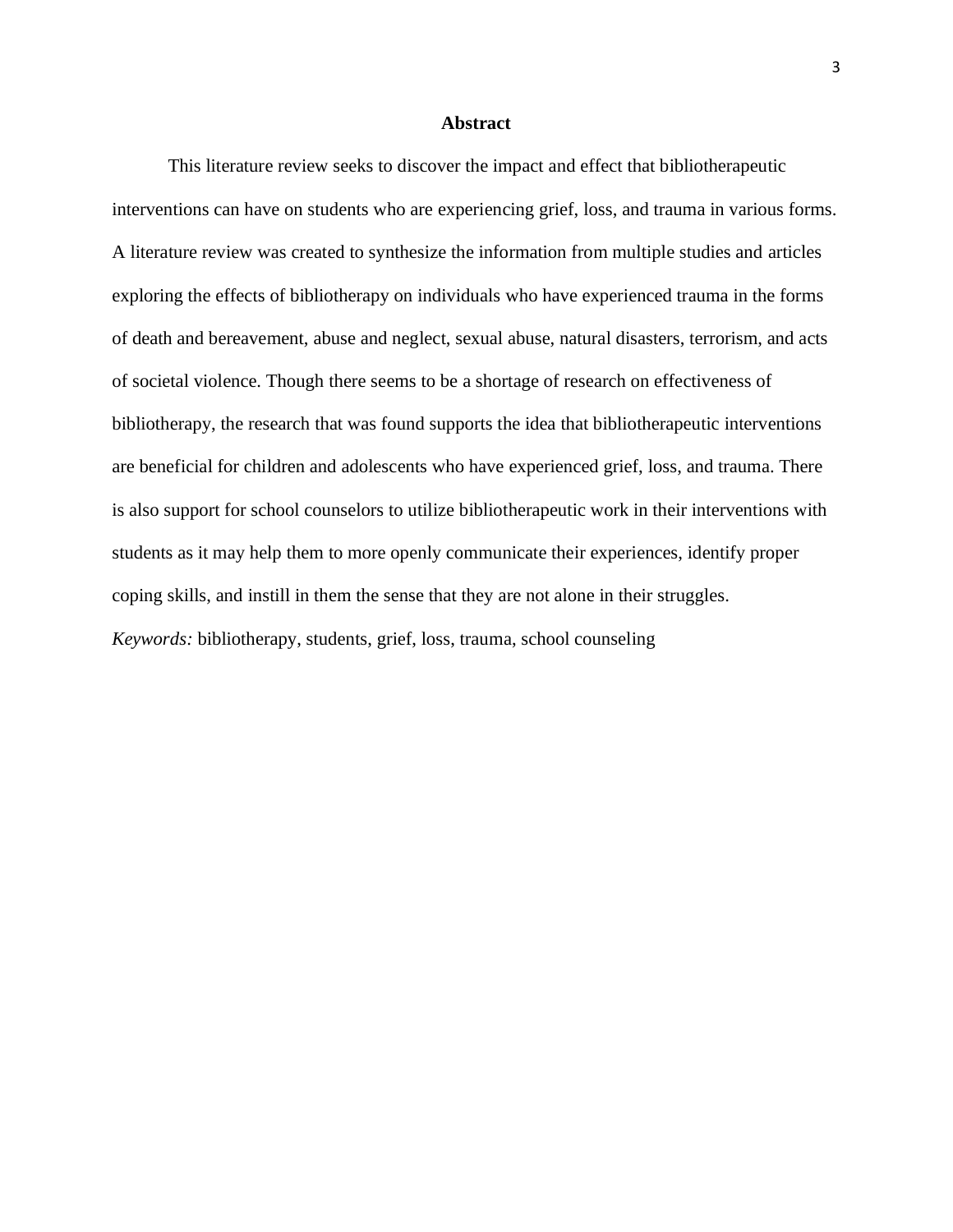# **Contents**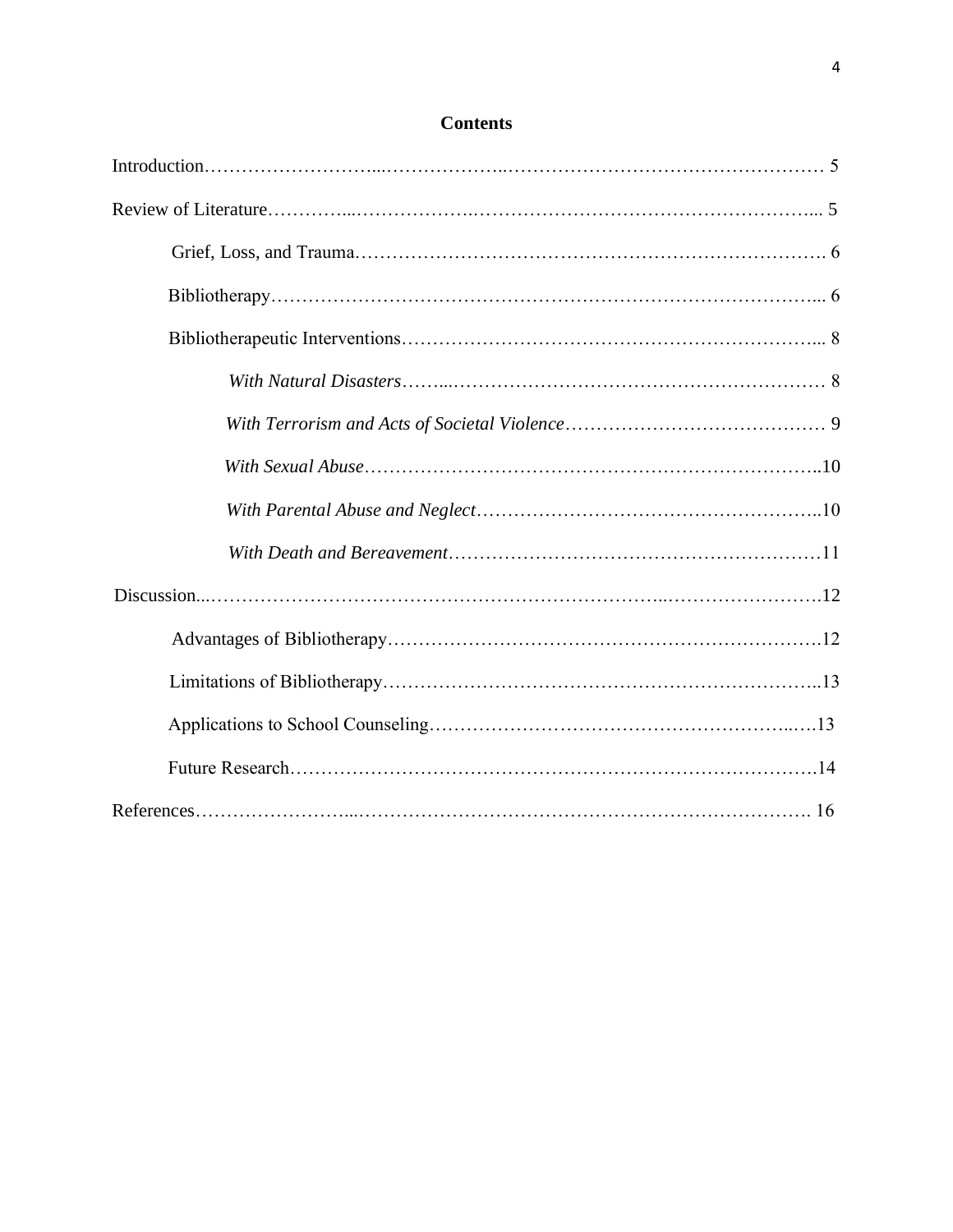#### **The Effects of Bibliotherapy on Students Experiencing**

# **Grief, Loss, and Trauma**

Many students in pre-kindergarten through twelfth grade will experience grief, loss, and trauma throughout their time in school and may not know how to effectively deal with these feelings or the situations that have caused them. It is especially important for the school counselors working with these students to be aware of effective interventions that will help the students to open up about their experiences, allow for them to feel less alone, and provide them with adequate coping skills to help them through these difficult times. Bibliotherapy is an intervention that has been around for a while, yet there is not a lot of research that describes its effectiveness. This paper sets out to delve into the existing research on effectiveness of bibliotherapy in the work of students experiencing grief, loss, and trauma to determine whether it is an effective intervention for school counselors to utilize with students.

# **Review of Literature**

Grief, loss, and trauma are all too familiar topics to a majority of the population. Unfortunately, these topics are also familiar for some children and adolescents and have the ability to negatively affect their functioning. Loss and trauma can affect children's relationships with others and may become enmeshed with their own sense of self, connection, safety, and trust (Pehrsson, 2005; Robinson, 2012). Sadly, these life events cannot necessarily be prevented, and school-aged children and adolescents will experience them regardless. This is why finding ways to help students through these difficult times and fostering feelings of connection and support are crucial in helping students learn to cope with these traumas. It is also important for counselors to find helpful ways to interact with students and help them through these difficult times to improve their self-esteem, connections, and sense of security.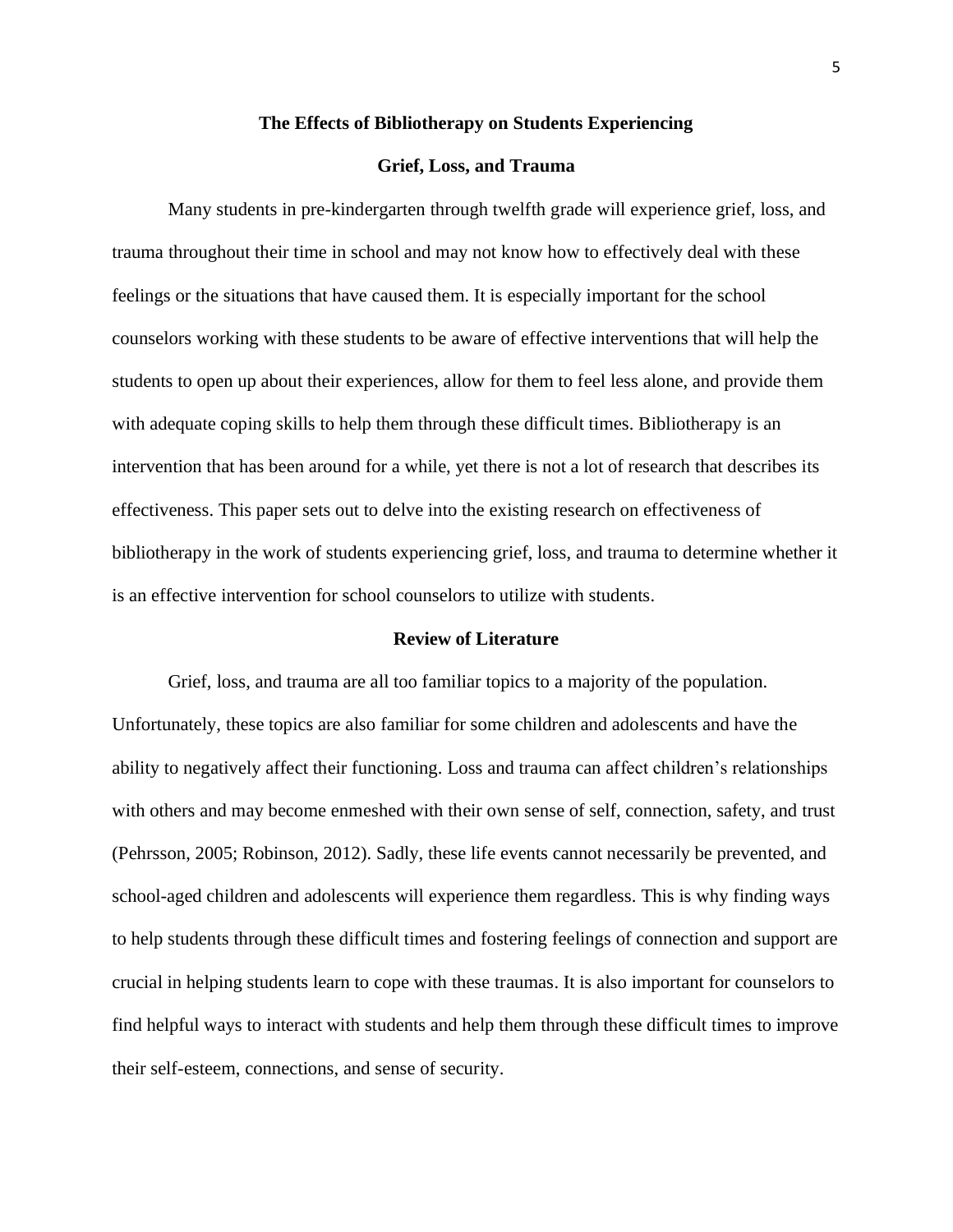# **Grief, Loss, and Trauma**

Loss of a loved one, experiencing domestic abuse, living through war, and growing up in poverty are just some examples of trauma and loss that students may face. According to Sevinc (2019), grief refers to the natural process of facing the loss of someone close whereas trauma denotes an event or chain of events which causes harm for the emotional or physical well-being of an individual. Traumatic events can negatively impact and even hurt children, affecting them cognitively, affectively, behaviorally, and physiologically (Pehrsson, 2005). It is not uncommon for students to feel angry, upset, fearful, or anxious, and for students to experience shock, withdrawal, anger, and even depression (Pehrsson, 2005). De Vries et al. (2017) mention that children and youth who have experienced a traumatic event are at greater risk for developing psychological disorders and often struggle to express feelings, which may affect their ability to cope with daily life. If children are unable to properly cope with their feelings associated with grief, trauma, or loss, they are more prone to having psychological disorders and greater issues later in life (De Vries et al., 2017). This is where a need for an effective intervention becomes crucial for students.

#### **Bibliotherapy**

Bibliotherapy, or the use of written materials to gain understanding and engage in problem solving relevant to a person's therapeutic needs, has been an emerging form of therapy used with children and adolescents who have experienced or are experiencing grief, loss, and trauma (Goddard, 2011). Bibliotherapy purposefully uses books in a creative and therapeutic way, often combining cognitive behavioral therapy and narrative therapy approaches to provide a safe medium for children, adolescents, and adults to explore different concepts, feelings, and attitudes while allowing them to better understand their environment, community, and societal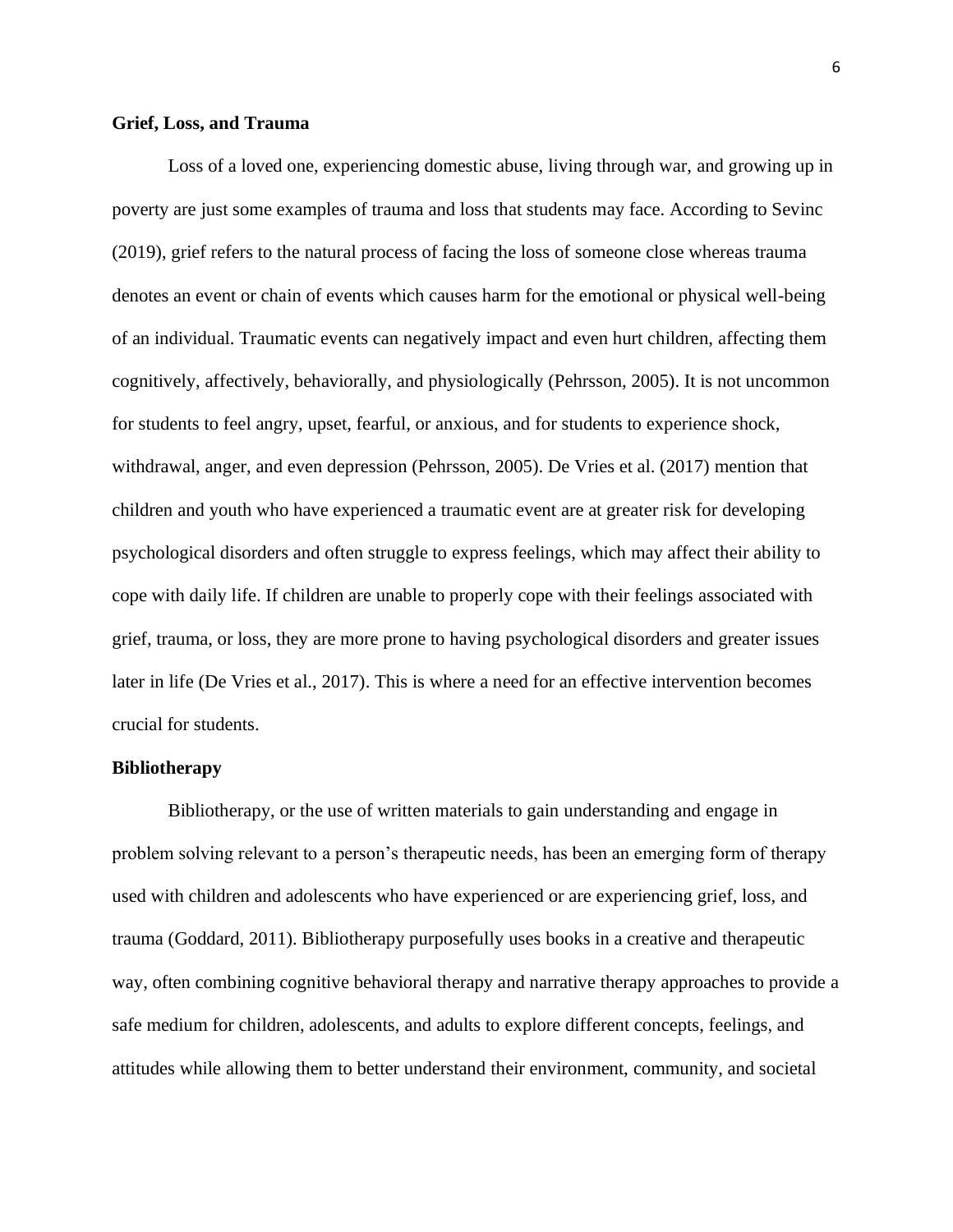expectations (Goddard, 2011; Robinson, 2012). According to Ginns-Gruenberg and Zacks (2012), there are six objectives of bibliotherapy. These objectives are to (a) show the reader that they are not alone, (b) offer multiple solutions, (c) help the reader understand human motivation, (d) help the reader recognize the benefits of the experience, (e) provide facts, and (f) encourage the reader to approach the situation realistically. Using books as an avenue for exploration, counselors can help students recognize their feelings vicariously through the main characters in the books. This also may potentially aid students in discussion of emotions that may be harmful if otherwise bottled up and not discussed with other people.

De Vries et al. (2017), explain that the main purposes of bibliotherapy are to share information, provide insight, promote the discussion of feelings, demonstrate new attitudes and values, show that others have similar problems, and to show solutions to the problems. By creating a safe place for students, counselors can utilize bibliotherapy to help facilitate these insights for students (De Vries et al., 2017). Bibliotherapy can also benefit children and adolescents by helping them to understand their emotions, realize that they are not alone, and answer their questions (Morgan & Roberts, 2010). By helping children and adolescents through these processes, counselors can positively impact student coping skills and resilience in situations of grief, loss, and trauma (Ginns-Gruenberg & Zacks, 2012).

There are four main parts of the bibliotherapy process according to De Vries et al. (2017). These parts consist of assessment, planning/selection, implementing/sharing, and evaluation. In the assessment process, therapists identify the child's readiness to face the trauma and the type of traumatic experience the child has endured (De Vries et al, 2017). This is extremely important for selecting culturally and developmentally appropriate literature for the student. The second step, planning and selection, consists of planning out the therapeutic process by selecting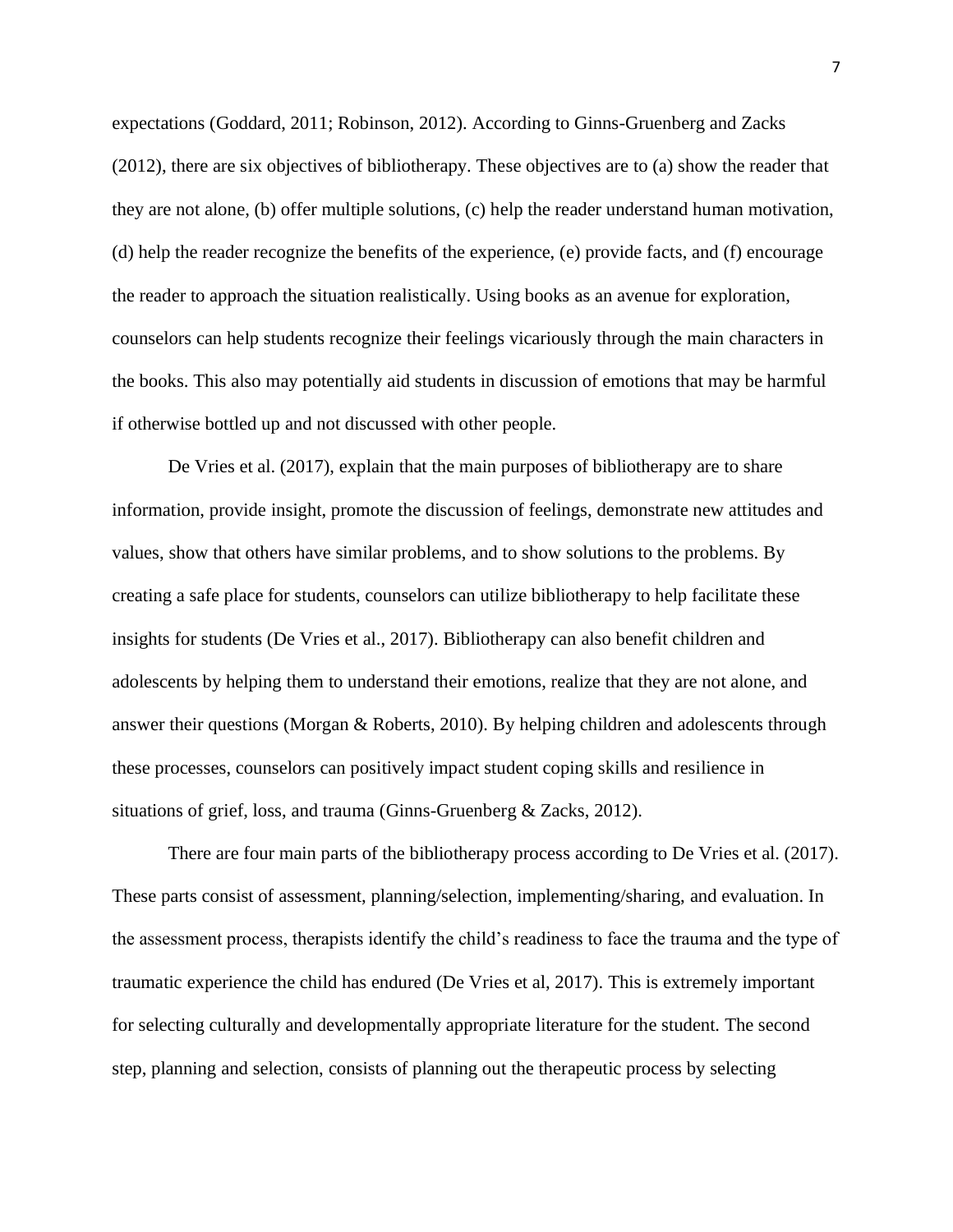appropriate stories, activities, and questions to use with the student (De Vries et al., 2017). It is important that these stories are realistic, mirror the child's background and beliefs, and present positive coping skills for the child to learn through the bibliotherapy process (De Vries et al., 2017). Implementation is where the stories are shared with the student. This includes pre-reading discussions, guided reading, discussion questions, and closure (De Vries et al., 2017). Lastly, in the evaluation, the counselor determines whether the goals of the client were met during the bibliotherapy sessions (De Vries et al., 2017). Counselors can follow these steps for a structured plan of how to go about using bibliotherapy with students.

#### **Bibliotherapeutic Interventions**

# *With Natural Disasters*

Children who experience natural disasters have unique challenges and fears. They often face feelings of displacement, anxiety, and uncertainty and are often diagnosed with generalized trauma (De Vries et al., 2017). Following natural disasters, it is important for counselors to help children work through their feelings of trauma, loss, and uncertainty, and develop helpful coping skills to utilize as the children focus on moving forward (De Vries et al., 2017). The use of bibliotherapy and related activities is strongly encouraged for children who have experienced disasters as it can be a good way of facilitating social support, self-expression, and coping, which in turn can help the child return to feeling secure and in control (De Vries et al., 2017).

A study conducted by Stewart and Ames (2014) created a reading circle with 20 children in second through fifth grade in New Orleans who had been affected by Hurricane Katrina. In this two-year program, a total of 15 books were read that focused on changes in the family or challenging life situations, as well as themes such as friendship and confidence. Stewart and Ames (2014) state that bibliotherapy assisted the children in facing the issues related to their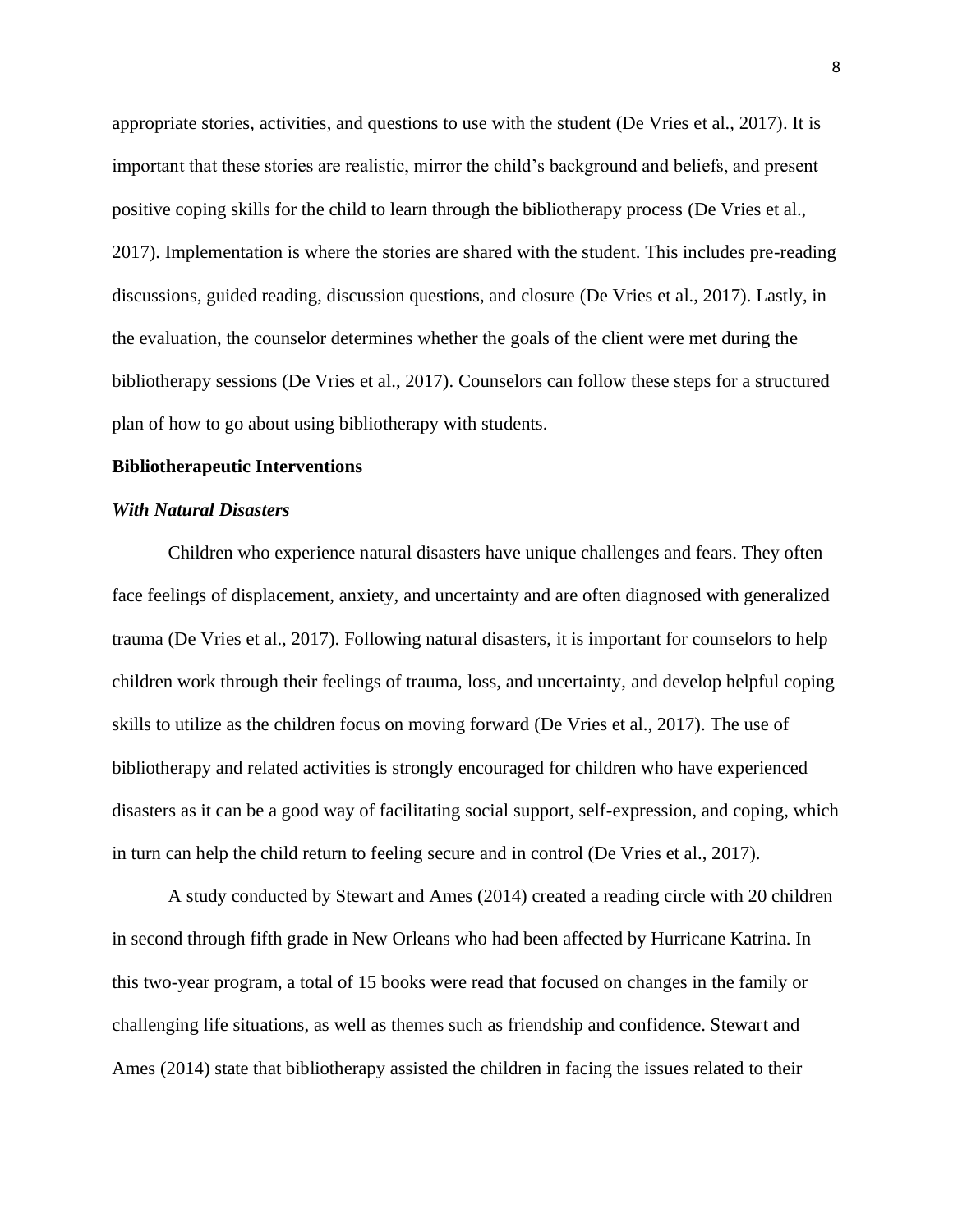traumatic experiences, promoted the development of relationships, improved academic performance, reduced feelings of hopelessness, and increased self-esteem. The conclusion for the above is that bibliotherapy as an intervention for students who have had major life changes or experienced trauma due to natural disasters may help them improve their feelings of efficacy and control, ultimately allowing them to feel more safe and secure in their environments.

# *With Terrorism and Acts of Societal Violence*

Trauma and loss experienced by children and adolescents may also stem from acts of terrorism or societal violence. De Vries et al. (2017) discuss how children and youth all over the world have experienced trauma attributed to war, genocide, and terrorism. Children and adolescents can even be exposed to police brutality, murders, and other acts of violence in their communities or through news and media outlets (De Vries et al., 2017). With these occurrences leading to experiences of trauma and grief, bibliotherapy may be a helpful tool for counselors to use when working with students who are struggling with the effects of terrorism or societal violence (De Vries et al., 2017). Bibliotherapy provides an opportunity for children to share their experiences and feelings related to the world or societal violence and terrorist attacks (De Vries et al., 2017). Bibliotherapy also provides a tool for children and adolescents experiencing violence to learn coping skills and alternative responses to problems through books and stories (Sevinc, 2019). They may even gain respite from feelings of isolation by learning that others share their experience and can find hope in learning how other people have dealt with similar situations (Pehrsson, 2005).

# *With Sexual Abuse*

Bibliotherapy can also be a helpful tool for working with students who have experienced sexual abuse. Ginns-Gruenberg and Zacks (2012) mention how sexual abuse victims often feel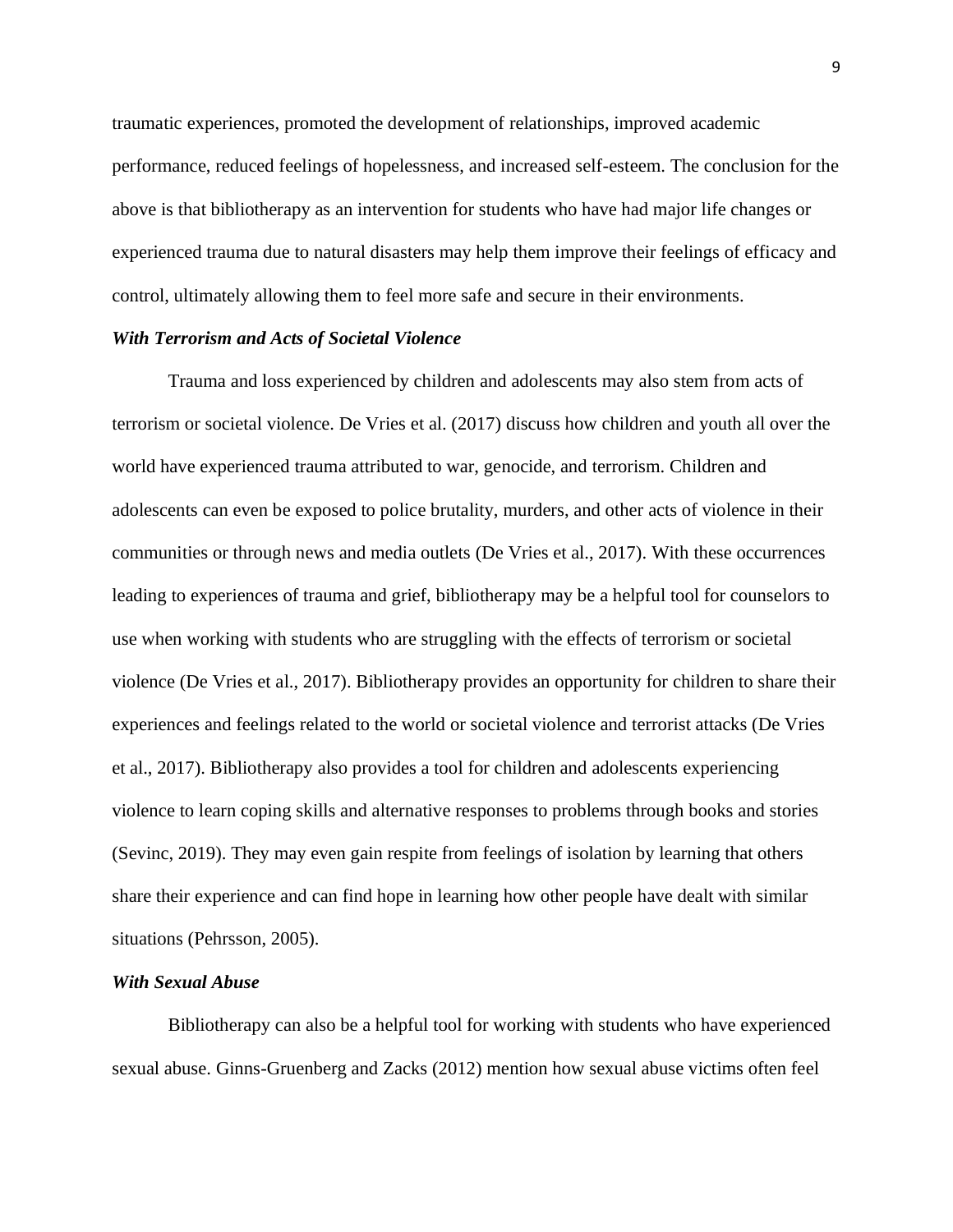unsafe and powerless and that books selected by the therapist contribute to restoring the person's sense of safety and power so that they will be able to move from feelings of victimhood to feelings of survivorship. Researchers also mention that bibliotherapy can be beneficial to victims of sexual abuse as the use of metaphor in literature can provide sexual abuse victims with a shield to discuss their trauma without having to directly address their trauma (Ginns-Gruenberg & Zacks, 2012). The stories used in bibliotherapy can also serve as a creative tool to help students experience emotional ties to the character, absorb coping strategies modeled, receive a message of hope or healing, and ultimately apply the meanings they draw from the stories to their own lives (Ginns-Gruenberg & Zacks, 2012).

## *With Parental Abuse/Neglect*

Parental abuse or neglect of children is another issue that can be addressed through bibliotherapy with children and adolescents. Betzalel and Shechtman (2010) conducted a study with children (ages 7-15) in a group home who had been removed from their original homes due to abuse and/or neglect. These children had demonstrated anxiety, adjustment problems, social impairments, and behavioral difficulties, and were randomly assigned to one of three groups: control group, affective bibliotherapy group, or cognitive bibliotherapy group. They conducted pre- and post- intervention anxiety and adjustment tests and conducted another post-intervention anxiety and adjustment test three months after the intervention to see the effects bibliotherapy had on the children (Betzalel & Shectman, 2010). The results showed a statistically significant reduction in social anxiety for children in both bibliotherapy groups compared to the control group (Betzalel & Shectman, 2010).

Pardeck (1990) also found several positive outcomes when using bibliotherapy with children who have experienced abuse. These outcomes include feeling connected with the book's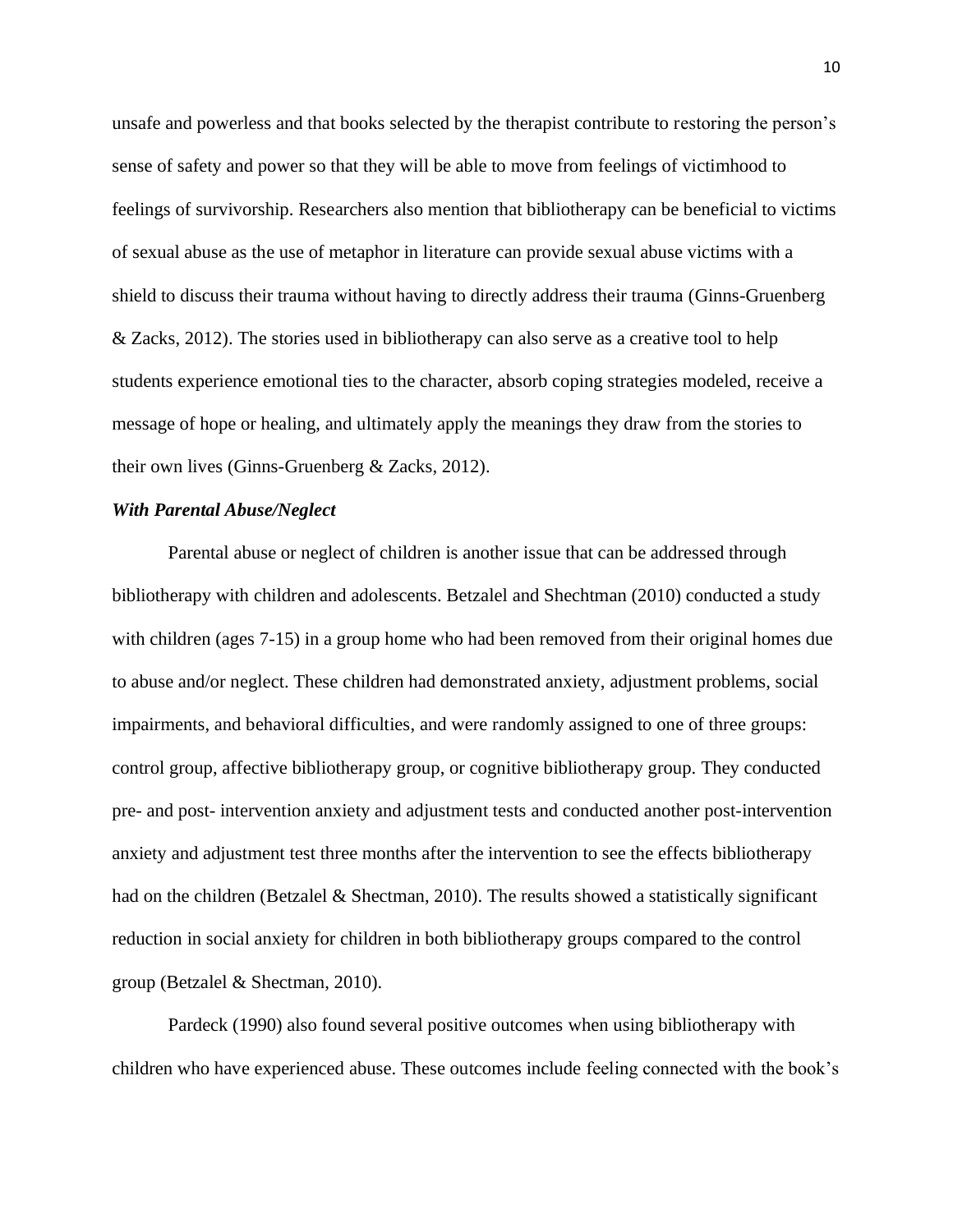character, learning positive-thinking techniques, expressing emotions about having been abused, learning to analyze others' behaviors and attitudes, creating solutions to a problem, seeing similarities between themselves and others, and accepting problems and cognitively restructuring them (Pardeck, 1990). Bibliotherapy has the ability to offer children who have experienced abuse and neglect with helpful coping skills, emotional issues, and behavioral challenges (De Vries et al., 2017). Bibliotherapy is also an effective way to stimulate difficult conversations about abuse and neglect, topics which children may not be comfortable discussing openly (Morgan & Roberts 2010).

# *With Death and Bereavement*

The death of a loved one can be a dramatic life event for adolescents, especially as the grieving process interacts with adolescent concerns of gaining control and mastery over their environment, having a sense of belonging, seeking fairness and justice, and maintaining selfimage (Slyter, 2012). Broadway (2008) discusses that because of its diversity, using literature to assist children and teens in understanding death and their own unique grieving processes can be very valuable. Berns (2014) mentions that children may be more inclined to share feelings directly through a third person such as a storybook character, cartoon, or animal to help make sense of their feelings of grief, loss, and pain.

The Children's Bereavement Center (CBC) noted positive effects of using bibliotherapy with children who have experienced the death of a loved one (De Vries et al., 2017). The CBC conducted semi-structured, open-ended groups lasting about 90 minutes on a weekly or biweekly basis and used bibliotherapy as one of their interventions. Through using bibliotherapy, specifically books on death, the children were allowed to share memories, continue bonds with the person they lost, and work through their feelings of fear and grief (De Vries et al., 2017).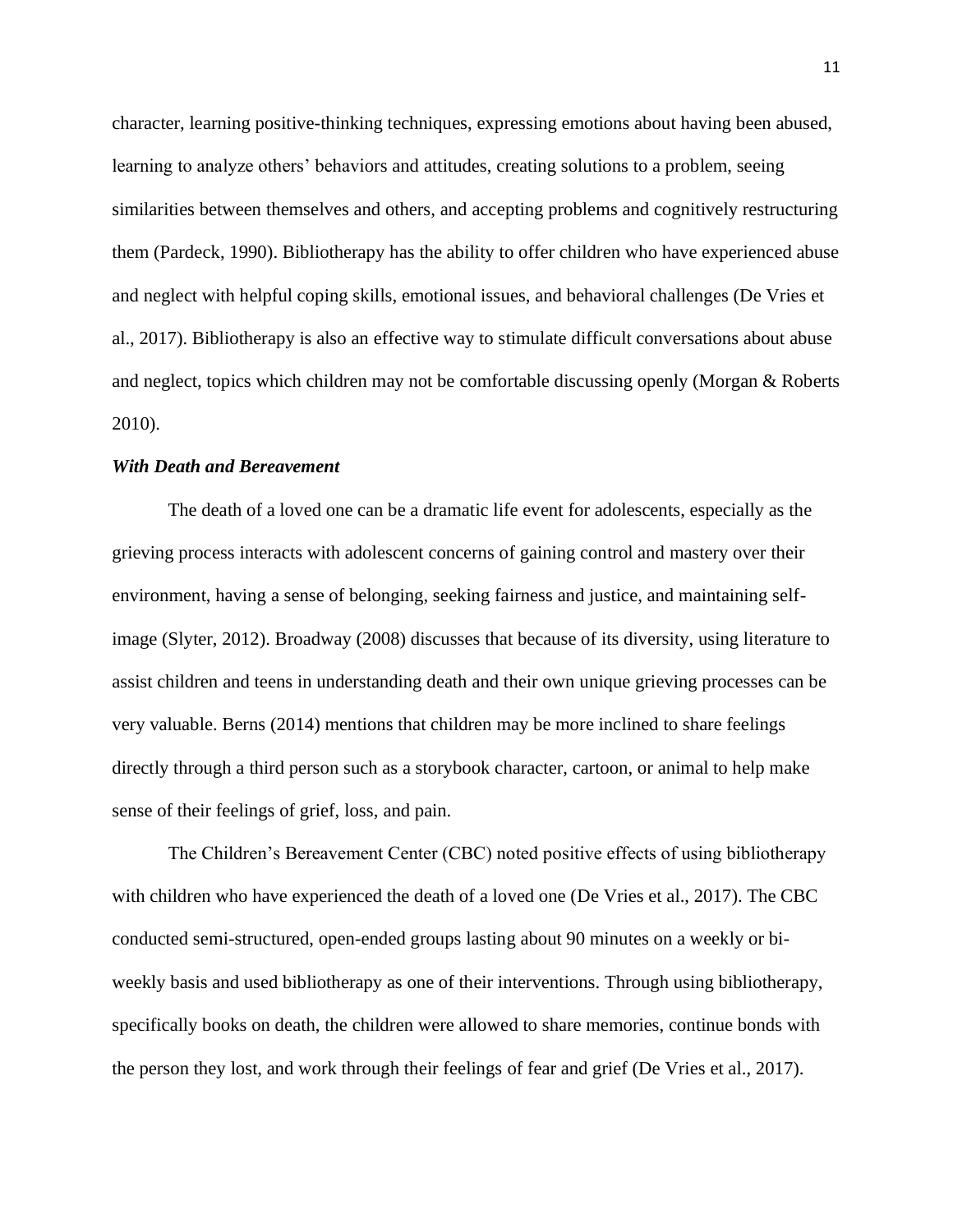Bibliotherapy can be a great way to help children and adolescents better understand death and clear a path for open conversation about it (Morgan & Roberts, 2010). In a study mentioned by Muselman & Wiggins (2012), a client named Cora was able to share and reflect on passages of the Bible that she once found comforting and the passages that angered her after her mother's death. Through the process of exploring personal meaning in these passages, she was able to more fully express her grieving, questioning, and faith as she began to work toward creating meaning in her mother's death (Muselman & Wiggins, 2012). Because of the work Cora's counselor had her do, she was able to discuss her mother's death and begin to make meaning and create peace from it (Muselman & Wiggins, 2012) more fully.

Briggs and Pehrsson (2008) also suggest that bibliotherapy is advantageous when working with people who are experiencing grief. They mention that when comparing bibliotherapy to grief therapy, multiple links can be drawn that suggest bibliotherapy can be effective in meeting the needs of grieving clients (Briggs & Pehrsson, 2008). Bibliotherapy assists with making meaning from life experiences, draws upon characters or information to expand worldviews and to assimilate new knowledge, while grief therapy asserts that the primary task of grief is for clients to relearn the world and themselves as they come to accept loss (Briggs & Pehrsson, 2008). Utilizing bibliotherapy as a form of grief therapy could be just as helpful to students who are experiencing death and bereavement.

## **Discussion**

# **Advantages of Bibliotherapy**

There has been a wealth of anecdotal evidence that bibliotherapy is an effective intervention for children and adults, for problems both large and small (Ginns-Gruenberg & Zacks, 2012). It assists young children and adolescents in releasing emotional pressures,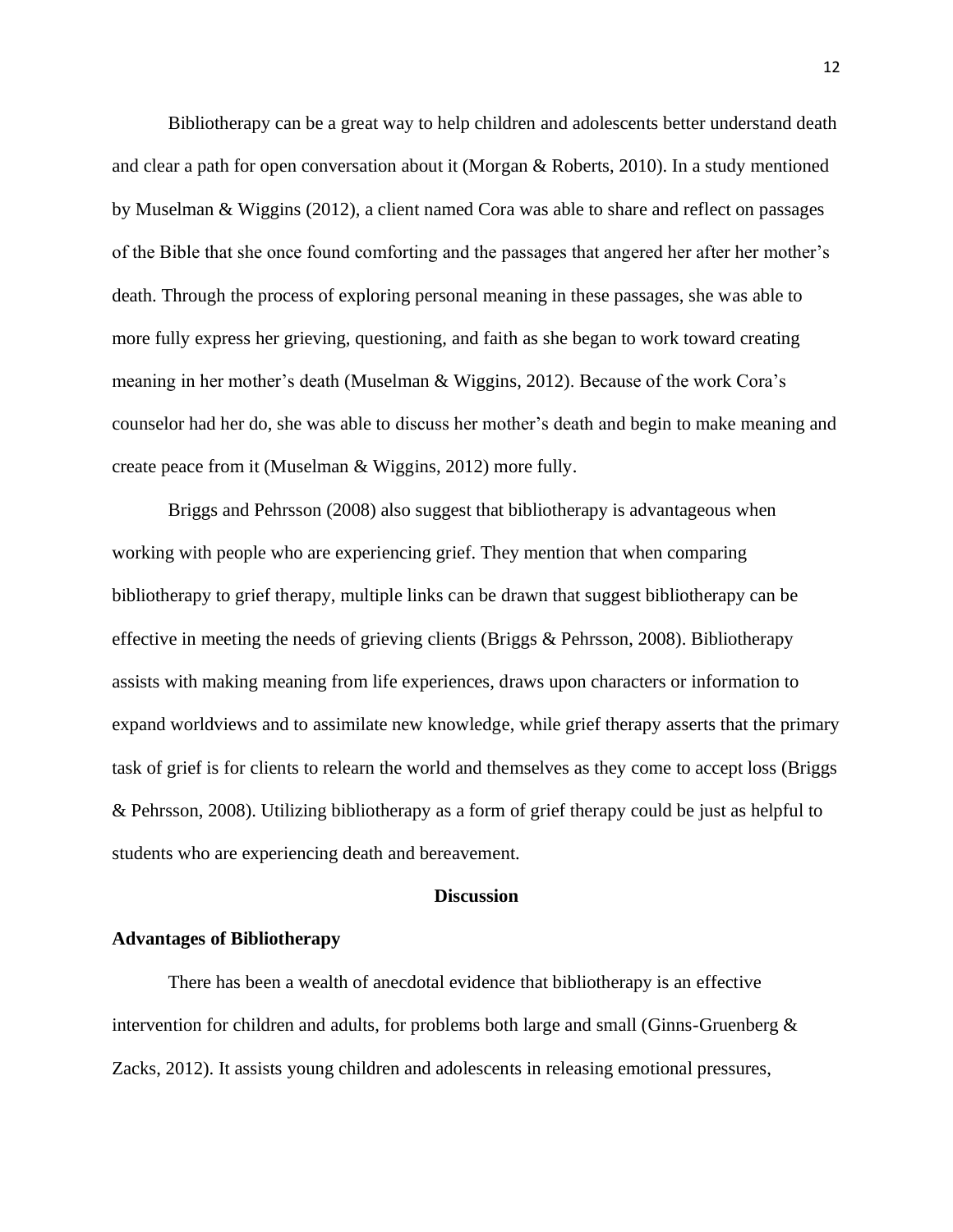providing multiple solutions, promoting smoother dialogue about concerns, modeling capable decision-making strategies, and exposing children to divergent cultural views (Pehrsson, 2005). Yet another advantage to bibliotherapy is that when done correctly, books are selected to meet the developmental and emotional levels of the clients reading them. When bibliotherapy is matched with the needs of children, it helps children relate to situations that match their emotional, social, cultural, and cognitive frame of reference (Pehrsson, 2005). Sevinc (2019) cites a study that clinical bibliotherapy yields positive outcomes for treating grief and trauma. Sevinc (2019) also discusses how bibliotherapy helps the client to make meaningful inferences from experiences, rediscover the world around them, and rediscover themselves as well.

# **Limitations of Bibliotherapy**

Bibliotherapy does come with some limitations as well. One difficulty with bibliotherapeutic research is that bibliotherapy is not a therapy, which makes standardization and evaluation difficult to implement, and there are limited quality assessment tools (Ginns-Gruenberg & Zacks, 2010; Pehrsson, 2005). There is also the concern that bibliotherapy is not necessarily applicable for everyone (Sevinc, 2019). The client's backgrounds, needs, readingwriting skills, intelligence, readiness, motivation, and more are all variables which are determinants of successful application of a method. So, the extent to which one can benefit from bibliotherapy varies from one individual to another (Sevinc, 2019). Another limitation found while conducting this literature review is that there are not many studies conducted on the effectiveness of bibliotherapy, and even fewer experimental studies to prove bibliotherapy's effectiveness in comparison to control groups and to other therapeutic methods.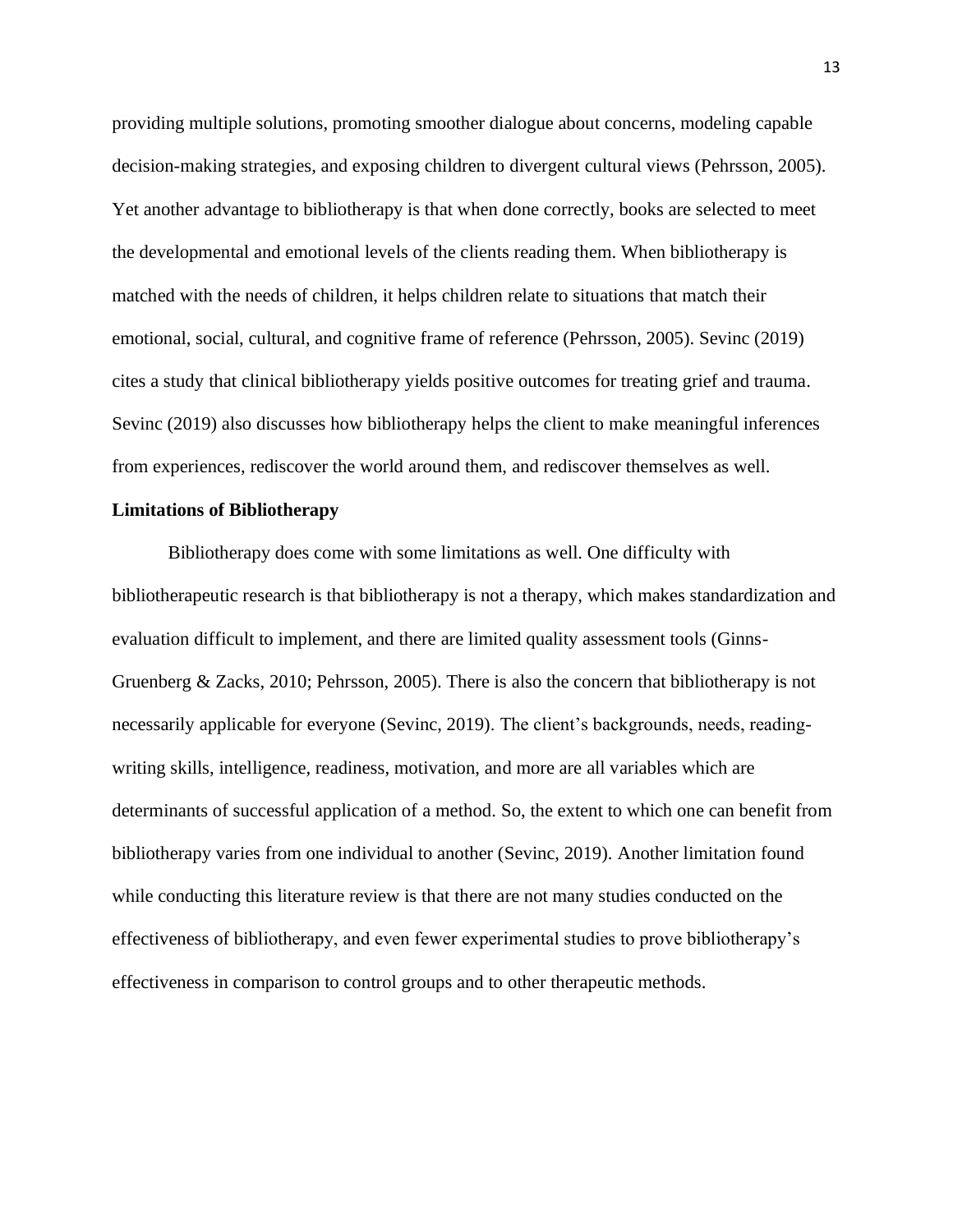# **Applications to School Counseling**

School counselors can utilize bibliotherapy in multiple aspects of their work with students. Students experiencing grief, loss, and trauma from various sources can benefit from bibliotherapeutic interventions by their counselor. As bibliotherapy can be used to help children and adolescents feel as if they are not alone in their experiences, allows them to openly discuss their experiences with grief, loss, and trauma, and provides them with helpful coping skills, it can be a wonderful intervention for school counselors to implement with students.

Bibliotherapy can also be a time-effective intervention for school counselors as they can either read a short story to the students or can assign reading to students for outside the sessions and can discuss the content during the sessions. It is also a fairly low-cost intervention for school counselors to implement. Books on any of these subjects can easily be found in libraries, bookstores, or online.

Students may also get excited to read books with the school counselor and may find it easier to discuss their own issues through the lens of a storybook character. This may make it easier for the school counselor to understand the student's perspective of the issue. Students may also derive their own solutions and coping skills from the reading of the story, which may improve the student's sense of self-esteem and self-efficacy.

# **Future Research**

Future research should be conducted on the long-term effectiveness of bibliotherapy with students and whether the coping skills and sense of universality that occurs in the bibliotherapy process continues to stick with the students throughout their lives. More research should also be done utilizing controlled, randomized samples of children and adolescents experiencing grief, trauma, and loss to determine the validity and predictability of bibliotherapy as an intervention.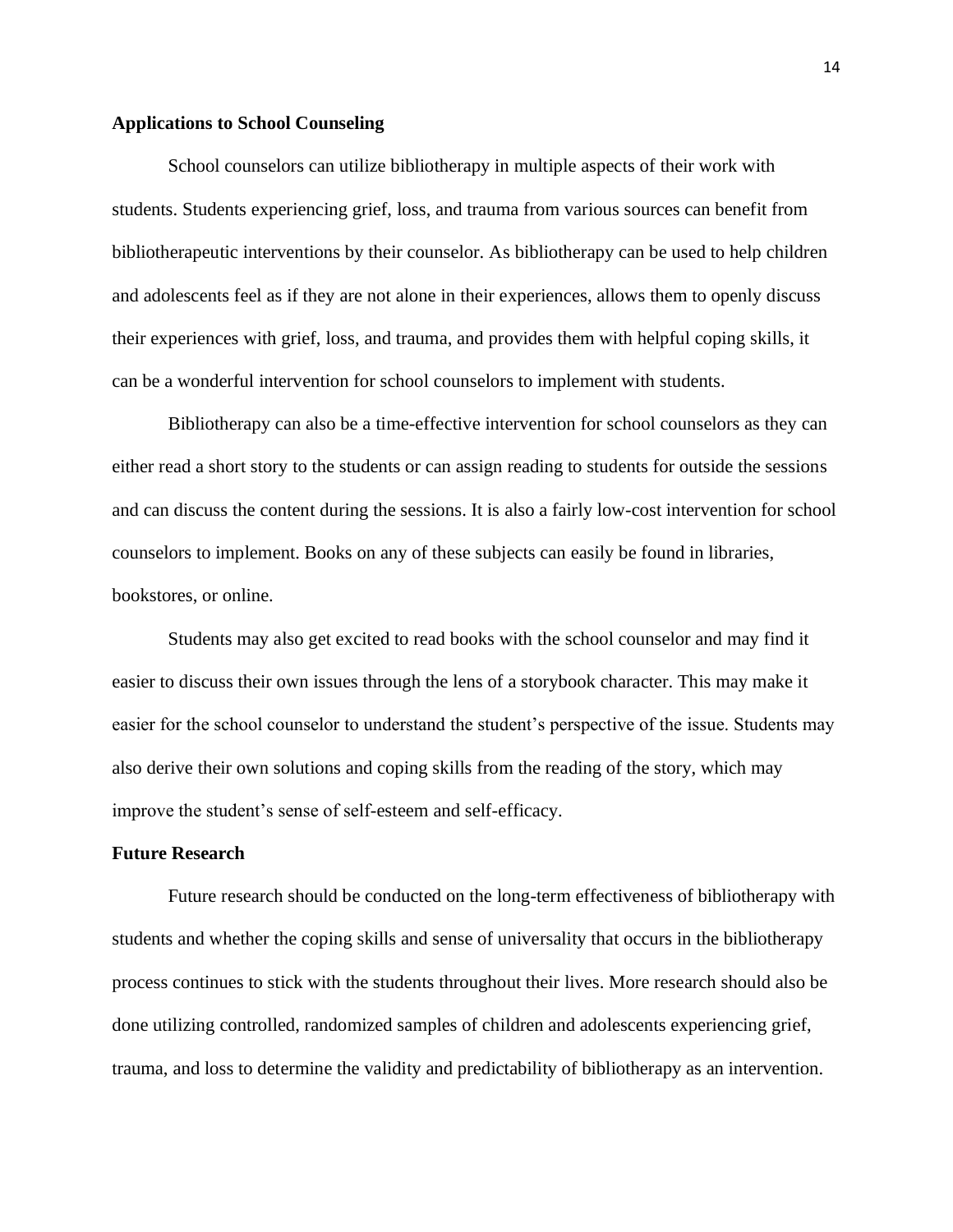More direct research utilizing pre- and post- assessments and qualitative interviews form students should be conducted to analyze the students' perceptions of the effectiveness of bibliotherapy as an intervention.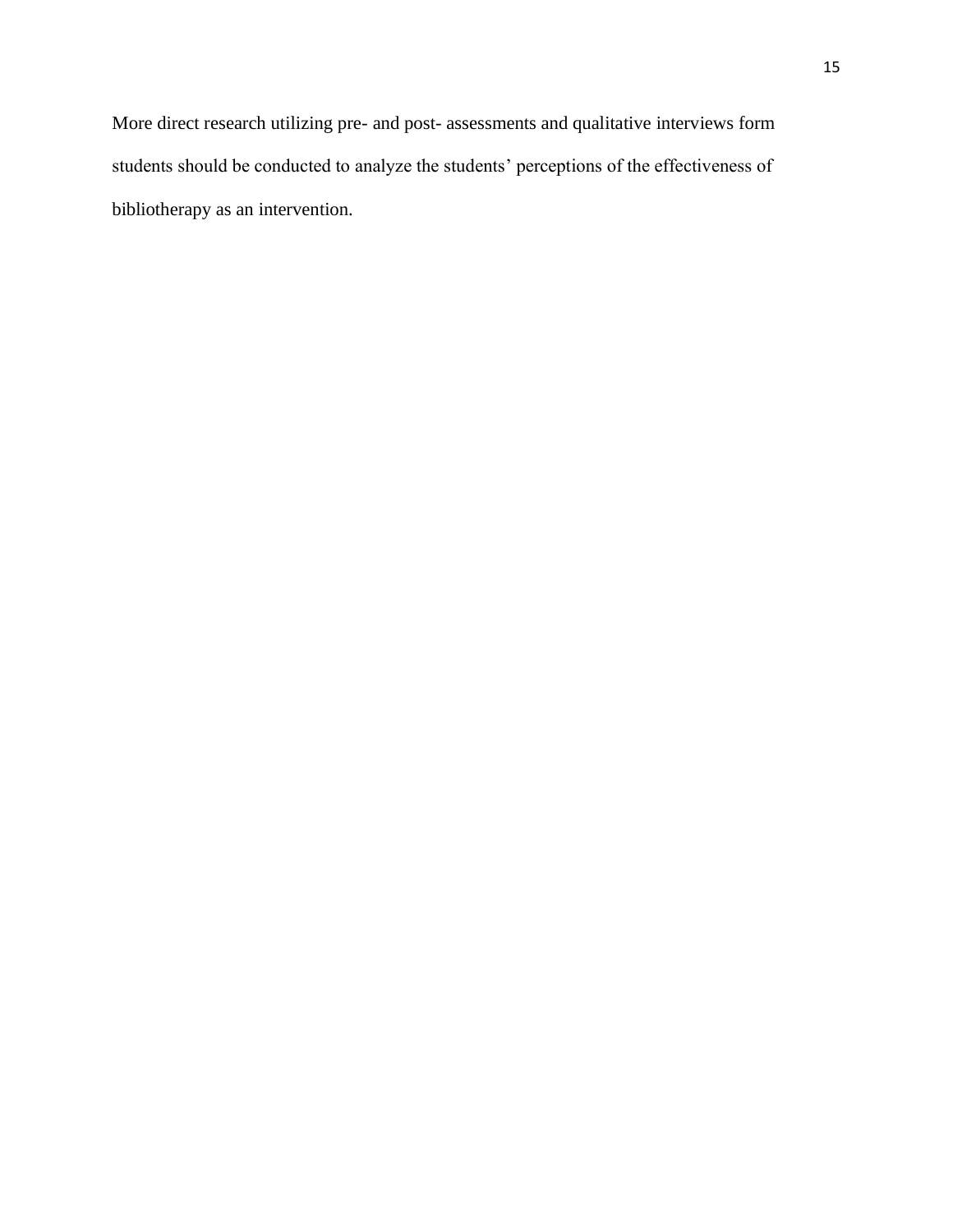# **References**

- Berns, C. F. (2014). Bibliotherapy: Using books to help bereaved children. *Omega: Journal of Death and Dying, 48*(4), 321-336.
- Betzalel, N. & Shectman, Z. (2010). Bibliotherapy treatment for children with adjustment difficulties: A comparison of affective and cognitive bibliotherapy. *Journal of Creativity in Mental Health, 5*(4), 426-439.<https://www.doi.org/10.1080/15401383.2010.527816>
- Briggs, C. A. & Pehrsson, D. E. (2008). Use of bibliotherapy in the treatment of grief and loss: A guide to current counseling practices. *Adultspan Journal, 7*(1), 32-42. <https://www.doi.org/10.1002/j.2161-0029.2008.tb00041.x>
- Broadway, M. D. (2008). Dealing with death: Books to help young people cope with grief. *Teacher Librarian, 35*(5), 44-48.
- De Vries, D., Brennan, Z., Lankin, M., Morse, R., Rix, B., & Beck, T. (2017). Healing with books: A literature review of bibliotherapy used with children and youth who have experienced trauma. *Therapeutic Recreation Journal 51*(1), 48-74. <https://www.doi.org/10.18666/TRJ-2017-V51-l1-7652>

Ginns-Gruenberg, D. & Zacks, A. (2012). Effectively incorporating bibliotherapy into treatment

for child sexual abuse. In Goodyear-Brown, P. & John Wiley & Sons, Inc (Eds.), *Th*e *Handbook of child sexual abuse: Identification, assessment, and treatment* (pp. 377-398).

- Goddard, A. T. (2011). Children's books for use in bibliotherapy. *Journal of Pediatric Health Care, 25*, 57-61.<https://www.doi.org/10.1016/j.pedhc.2010.08.006>
- Morgan, J. P. & Roberts, J. E. (2010). Helping bereaved children and adolescents: Strategies and implications for counselors. *Journal of Mental Health Counseling, 32*(3), 206-217. <https://www.doi.org/10.17744/mehc.32.3.nu2kx6267g8m81w>